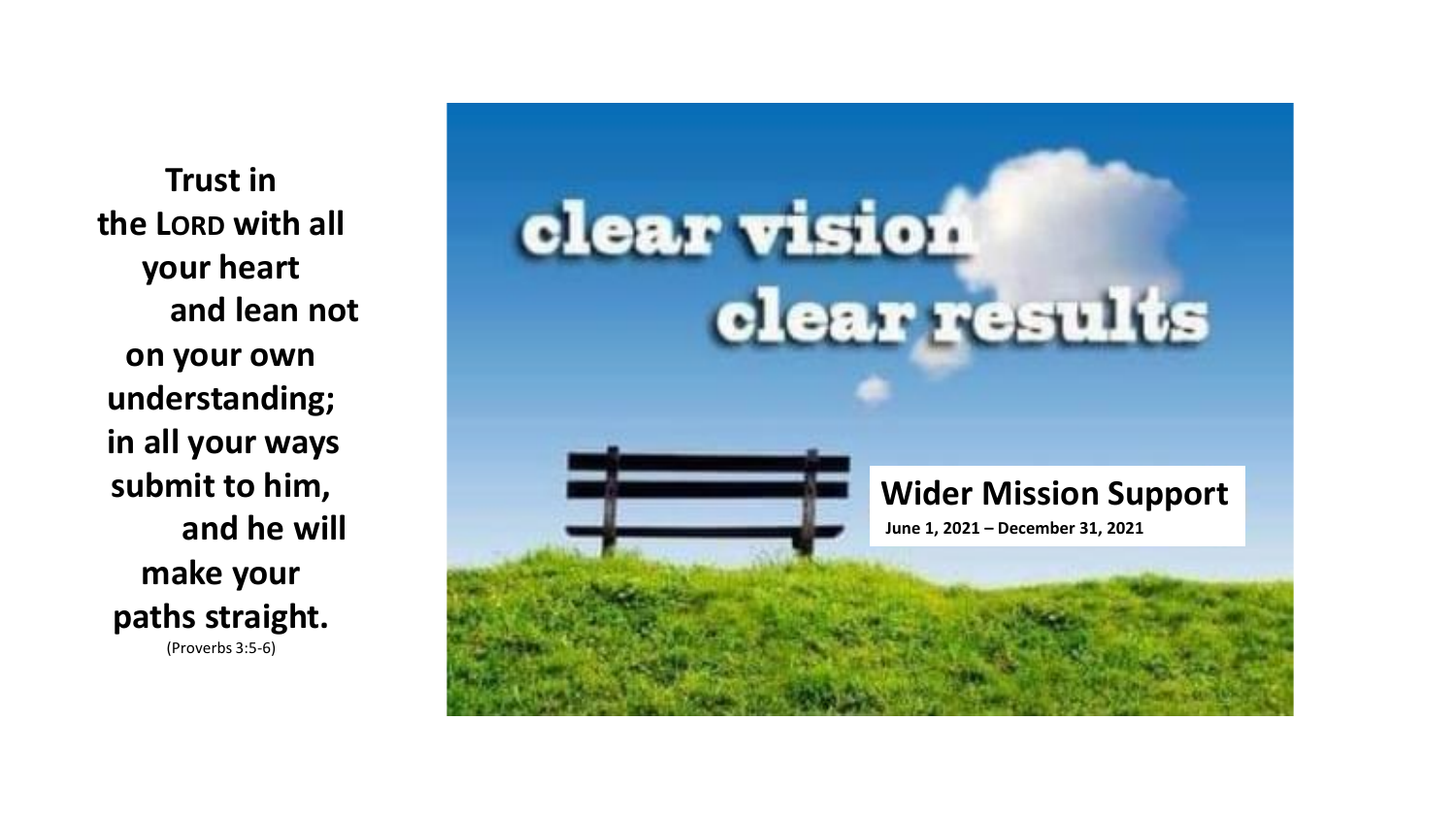#### WIDER MISSION SUPPORT

| 2021 - 2022                                     |             |             |               |                  |                |                 |                 |              | <b>JUNE-DEC</b><br>2020-2021 |
|-------------------------------------------------|-------------|-------------|---------------|------------------|----------------|-----------------|-----------------|--------------|------------------------------|
| <b>NORTH LUZON JURISDICTION</b>                 | <b>JUNE</b> | <b>JULY</b> | <b>AUGUST</b> | <b>SEPTEMBER</b> | <b>OCTOBER</b> | <b>NOVEMBER</b> | <b>DECEMBER</b> | <b>TOTAL</b> | <b>TOTAL</b>                 |
| <b>Apayao Conference</b>                        | 2,800.00    |             | 3,500.00      | 2,247.00         | 1,500.00       | 4,597.00        | 3,200.00        | 17,844.00    | 18,273.90                    |
| <b>Highland Conference</b>                      | 15,000.00   | 15,000.00   | 20,000.00     | 50,000.00        |                | 30,000.00       | 100,000.00      | 230,000.00   | 75,000.00                    |
| <b>North Central Luzon Conference</b>           | 36,753.57   | 12,838.35   |               | 44,240.14        | 6,978.21       | 37,661.33       | 32,675.69       | 171,147.29   | 128,586.43                   |
| North Luzon-Amburayan Conference                |             |             | 28,000.00     |                  |                | 87,458.56       | 40,000.00       | 155,458.56   | 30,000.00                    |
| <b>Northeast Luzon Conference</b>               | 25,000.00   |             | 21,632.00     | 33,970.00        | 29,500.00      | 15,000.00       | 56,000.00       | 181,102.00   | 107,967.00                   |
| <b>Northwest Luzon Conference</b>               | 15,442.29   |             |               |                  | 9,870.76       | 6,249.96        | 16,995.94       | 48,558.95    | 108,512.98                   |
| <b>North Highland Conference</b>                | 88,386.00   | 60,785.44   | 70,293.27     | 86,745.27        | 21,179.50      | 88,723.00       | 108,279.58      | 524,392.06   | 509,184.73                   |
| <b>Middle Higland Conference</b>                | 15,480.50   | 11,520.00   | 10,907.00     | 27,046.00        | 5,874.00       | 16,920.00       | 15,407.00       | 103,154.50   | 110,835.00                   |
| <b>New Abra Conference (ISAC)</b>               | 5,000.00    | 5.000.00    | 4,000.00      | 4,000.00         | 4.500.00       | 4,000.00        | 3,528.00        | 30,028.00    | 24,500.00                    |
| sub-total                                       | 203,862.36  | 105,143.79  | 158,332.27    | 248,248.41       | 79,402.47      | 290,609.85      | 376,086.21      | 1,461,685.36 | 1,112,860.04                 |
| <b>MIDDLE LUZON JURISDICTION</b>                |             |             |               |                  |                |                 |                 |              |                              |
| <b>United Metropolis Conference</b>             | 42,702.54   | 17,187.16   | 99,072.72     | 52,475.31        | 46,933.77      | 58,263.61       | 31,610.04       | 348,245.15   | 254,199.55                   |
| <b>Lowland Cavite - South Manila Conference</b> | 84,345.27   | 79,930.90   | 148,837.70    |                  | 114,428.65     | 86,863.78       | 45,572.79       | 559,979.09   | 406,197.00                   |
| <b>West Central Luzon Conference</b>            | 8,000.00    | 12,000.00   | 10,000.00     | 10,700.00        | 15,400.00      | 20,000.00       | 22,300.00       | 98,400.00    | 114,795.45                   |
| Northeast Nueva Ecija Asso. Conference          | 5,000.00    | 5,000.00    | 5,000.00      | 2,000.00         | 15,000.00      | 5,000.00        | 5,000.00        | 42,000.00    | 6,000.00                     |
| <b>Central Luzon Conference</b>                 | 6,800.00    |             | 3,000.00      |                  | 1,000.00       | 7,000.00        | 3,000.00        | 20,800.00    |                              |
| <b>Manila North Conference</b>                  |             |             | 25,000.00     | 20,000.00        | 21,000.00      |                 | 25,000.00       | 91,000.00    | 50,000.00                    |
| sub-total                                       | 146,847.81  | 114,118.06  | 290,910.42    | 85,175.31        | 213,762.42     | 177,127.39      | 132,482.83      | 1,160,424.24 | 831,192.00                   |
| <b>SOUTH LUZON JURISDICTION</b>                 |             |             |               |                  |                |                 |                 |              |                              |
| <b>Upland Cavite Conference</b>                 | 102,872.59  | 86,089.64   | 32,495.19     | 25,108.77        | 35,801.07      | 76,741.12       | 58,508.18       | 417,616.56   | 305,682.69                   |
| <b>Batangas Associate Conference</b>            | 39,218.94   | 18,926.16   | 35,523.66     | 24,824.55        | 11,064.73      | 19,904.36       | 64,447.23       | 213,909.63   | 283,015.37                   |
| <b>Oriental Mindoro Conference</b>              | 2,200.00    | 1,000.00    | 2,060.00      | 3,174.09         | 1,950.00       | 1,800.00        | 1,750.00        | 13,934.09    | 6,850.00                     |
| <b>Occidental Mindoro Associate Conference</b>  | 1,600.00    | 1,590.00    | 3,716.00      | 2,636.00         | 2,076.00       | 2,450.00        | 3,070.00        | 17,138.00    | 12,953.00                    |
| <b>Southern Tagalog Conference</b>              | 19,839.72   | 21,075.91   | 41,617.33     | 22,479.37        | 33,556.27      | 29,680.23       | 49,401.59       | 217,650.42   | 165,806.86                   |
| <b>North Bicol Conference</b>                   |             | 11,283.35   | 58,277.97     | 16,031.90        |                | 32,381.65       | 142,184.02      | 260,158.89   | 114,530.29                   |
| <b>South Bicol Conference</b>                   | 21,596.87   |             | 32,416.12     |                  | 14,559.32      |                 | 12,679.08       | 81,251.39    | 57,099.61                    |
| <b>Northeast Southern Tagalog Conference</b>    | 122,984.14  | 98,124.63   | 63,397.44     | 49,341.22        | 55,850.28      | 150,848.19      | 90,625.43       | 631,171.33   | 301,663.02                   |
| <b>Palawan Associate Conference</b>             | 4,200.00    | 3,129.80    | 3,000.00      | 3,200.00         | 3,600.00       | 3,500.00        | 3,498.76        | 24,128.56    | 30,810.65                    |
| sub-total                                       | 314,512.26  | 241,219.49  | 272,503.71    | 146,795.90       | 158,457.67     | 317,305.55      | 426,164.29      | 1,876,958.87 | 1,278,411.49                 |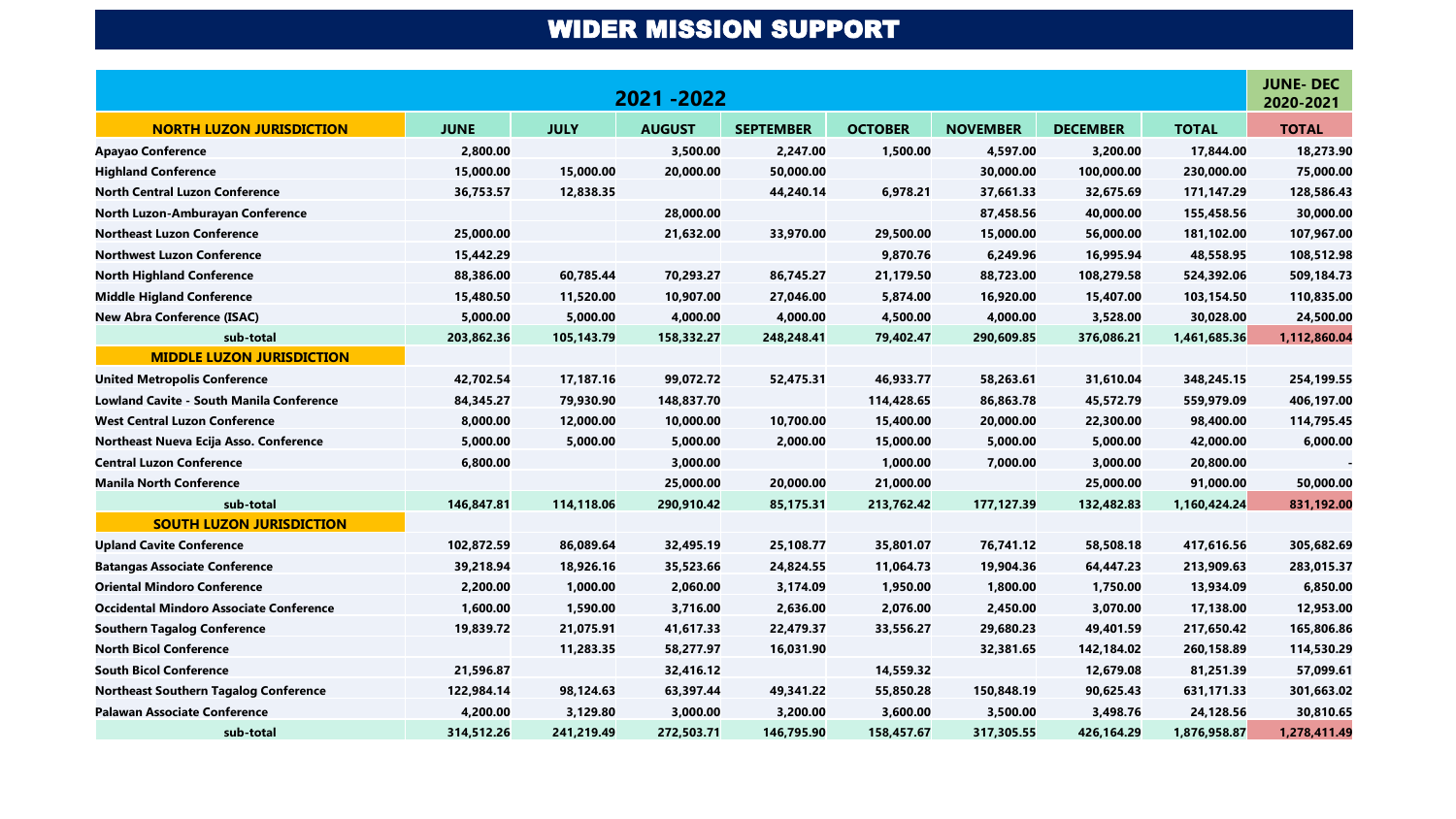## WIDER MISSION SUPPORT

| 2021 - 2022                                   |              |              |               |                  |                |                 |                 | <b>JUNE - DEC</b><br>2020-2021 |              |
|-----------------------------------------------|--------------|--------------|---------------|------------------|----------------|-----------------|-----------------|--------------------------------|--------------|
| <b>WESTERN VISAYAS JURISDICTION</b>           | <b>JUNE</b>  | <b>JULY</b>  | <b>AUGUST</b> | <b>SEPTEMBER</b> | <b>OCTOBER</b> | <b>NOVEMBER</b> | <b>DECEMBER</b> | <b>TOTAL</b>                   | <b>TOTAL</b> |
| <b>Bohol Conference</b>                       | 15,662.25    | 7,249.99     | 13,549.99     | 13,450.25        | 14,521.25      | 12,450.25       | 10,103.25       | 86,987.23                      | 80,628.43    |
| <b>Cebu Conference</b>                        | 94,870.93    | 47,458.17    | 9,542.74      | 63,553.21        | 54,569.02      | 52,023.29       | 13,258.88       | 335,276.24                     | 346,663.05   |
| <b>North Negros Conference</b>                |              | 26,489.35    |               | 49,684.54        |                | 38,406.00       | 31,246.00       | 145,825.89                     | 46,450.00    |
| <b>Negros District Conference</b>             |              |              |               |                  |                |                 |                 |                                |              |
| <b>Central Negros Associate Conference</b>    |              |              | 20,000.00     |                  |                |                 |                 | 20,000.00                      | 34,610.47    |
| <b>Western Visayas Conference</b>             | 5,000.00     | 5,486.60     | 6,612.24      | 7,534.00         | 8,800.00       | 7,877.00        | 6,855.00        | 48,164.84                      | 37,480.81    |
| sub-total                                     | 115,533.18   | 86,684.11    | 49,704.97     | 134,222.00       | 77,890.27      | 110,756.54      | 61,463.13       | 636,254.20                     | 545,832.76   |
| <b>EASTERN VISAYAS JURISDICTION</b>           |              |              |               |                  |                |                 |                 |                                |              |
| <b>Masbate Conference</b>                     | 2,300.00     | 6,700.00     | 1,950.00      | 2,350.00         | 2,350.00       | 8,750.00        | 1,950.00        | 26,350.00                      | 20,381.00    |
| Northeastern Leyte-Biliran Conference         |              | 21,351.19    |               | 7,276.86         |                | 9,033.48        |                 | 37,661.53                      | 25,510.87    |
| <b>Samar Island District Conference</b>       | 6,413.00     | 9,780.00     | 3,653.00      |                  |                | 22,755.00       |                 | 42,601.00                      | 60,736.00    |
| <b>Southern Western Leyte Conference</b>      | 51,060.00    | 51,380.00    | 51,550.00     | 51,790.00        | 51,850.00      |                 |                 | 257,630.00                     | 357,850.00   |
| <b>Northern Western Samar Conference</b>      | 15,000.00    |              | 10,000.00     | 10,000.00        | 5,000.00       | 10,000.00       | 5,000.00        | 55,000.00                      | 25,000.00    |
| sub-total                                     | 74,773.00    | 89,211.19    | 67,153.00     | 71,416.86        | 59,200.00      | 50,538.48       | 6,950.00        | 419,242.53                     | 489,477.87   |
| SOUTHEAST MINDANAO JURISDICTION               |              |              |               |                  |                |                 |                 |                                |              |
| <b>Surigao-Dinagat District Conference</b>    | 67,608.01    | 73,434.65    | 56,839.99     | 53,747.82        | 57,217.41      | 99,822.31       | 44,618.02       | 453,288.21                     | 231,220.97   |
| <b>Associate Conference of Surigao</b>        | 69,636.60    | 39,496.41    | 47,552.74     | 42,642.00        | 50,817.87      | 38,308.86       | 51,976.35       | 340,430.83                     | 381,071.19   |
| <b>Agusan District Conference</b>             | 162,086.25   | 103,932.40   | 68,359.50     | 46,127.55        |                | 198,925.20      | 55,665.50       | 635,096.40                     | 474,199.75   |
| <b>Cotabato Annual Conference</b>             | 14,700.00    | 64,500.00    |               |                  |                |                 |                 | 79,200.00                      | 35,000.00    |
| South Cotabato Sarangani District Conf.       | 4,000.00     | 5,000.00     | 5,000.00      | 5,000.00         | 20,000.00      | 10,000.00       |                 | 49,000.00                      | 49,438.00    |
| <b>Northeastern Davao District Conference</b> | 45,000.00    | 65,000.00    | 42,000.00     | 15,000.00        | 49,000.00      | 55,000.00       | 50,636.00       | 321,636.00                     | 294,232.00   |
| <b>Southern Mindanao District Conference</b>  |              | 16,000.00    | 18,000.00     | 21,000.00        | 17,911.00      |                 | 16,000.00       | 88,911.00                      | 91,094.89    |
| sub-total                                     | 363,030.86   | 367,363.46   | 237,752.23    | 183,517.37       | 194,946.28     | 402,056.37      | 218,895.87      | 1,967,562.44                   | 1,556,256.80 |
| <b>NORTHWEST MINDANAO JURISDICTION</b>        |              |              |               |                  |                |                 |                 |                                |              |
| <b>Lanao District Conference</b>              |              | 23,616.00    |               | 10,327.00        |                | 10,500.00       | 20,000.00       | 64,443.00                      | 82,117.00    |
| <b>Central Mindanao Annual Conference</b>     | 56,454.58    |              |               | 75,205.57        |                |                 |                 | 131,660.15                     | 323,816.26   |
| <b>Bukidnon Area Conference</b>               | 30,197.18    | 26,318.91    |               | 27,813.61        | 24,613.78      | 19,613.81       |                 | 128,557.29                     | 184,471.48   |
| <b>District Conf. of Northern Mindanao</b>    |              | 167,507.00   |               | 68,627.00        | 136,799.00     | 95,700.00       | 108,868.00      | 577,501.00                     | 340,720.00   |
| <b>Western Mindanao Conference</b>            |              | 111,882.75   | 43,302.00     |                  | 89,248.00      | 65,182.00       |                 | 309,614.75                     | 405,807.75   |
| <b>District Conf. of Southern Zamboanga</b>   | 10,000.00    | 10,500.00    | 12,000.00     | 9,000.00         | 11,000.00      | 10,500.00       | 11,000.00       | 74,000.00                      | 78,000.00    |
| <b>District Conf. of Northern Zamboanga</b>   |              | 20,368.00    | 30,406.00     | 15,335.00        | 20,300.00      | 33,857.00       | 25,273.00       | 145,539.00                     | 70,012.00    |
| sub-total                                     | 96,651.76    | 360,192.66   | 85,708.00     | 206,308.18       | 281,960.78     | 235,352.81      | 165,141.00      | 1,431,315.19                   | 1,484,944.49 |
|                                               | 1,315,211.23 | 1,363,932.76 | 1,158,064.60  | 1,075,684.03     | 1,065,619.89   | 1,583,746.99    | 1,387,183.33    | 8,953,442.83                   | 7,298,975.45 |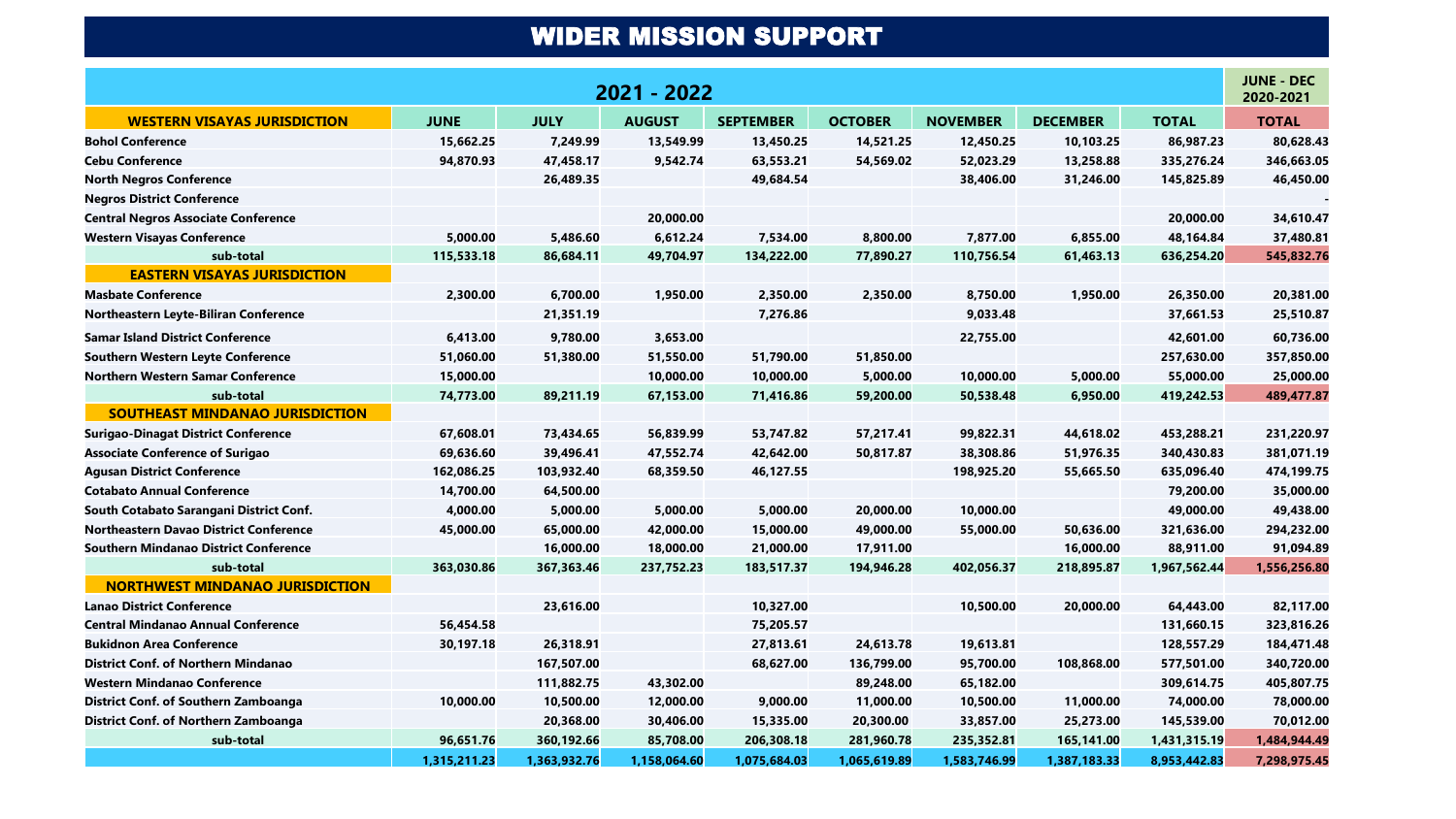# NORTH LUZON JURISDICTION -P- 1,461,685.36



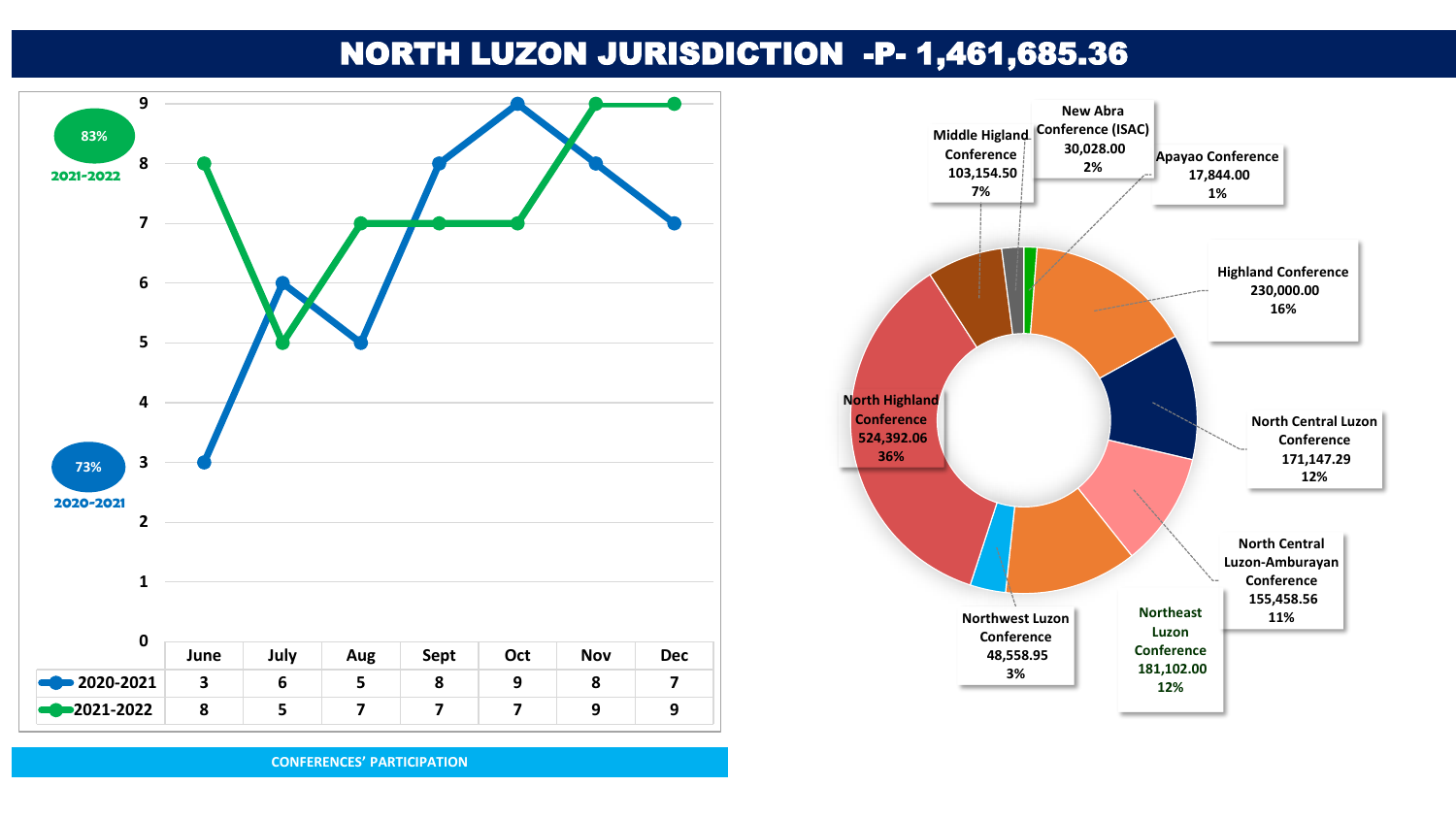# MIDDLE LUZON JURISDICTION -P- 1,160,424.24



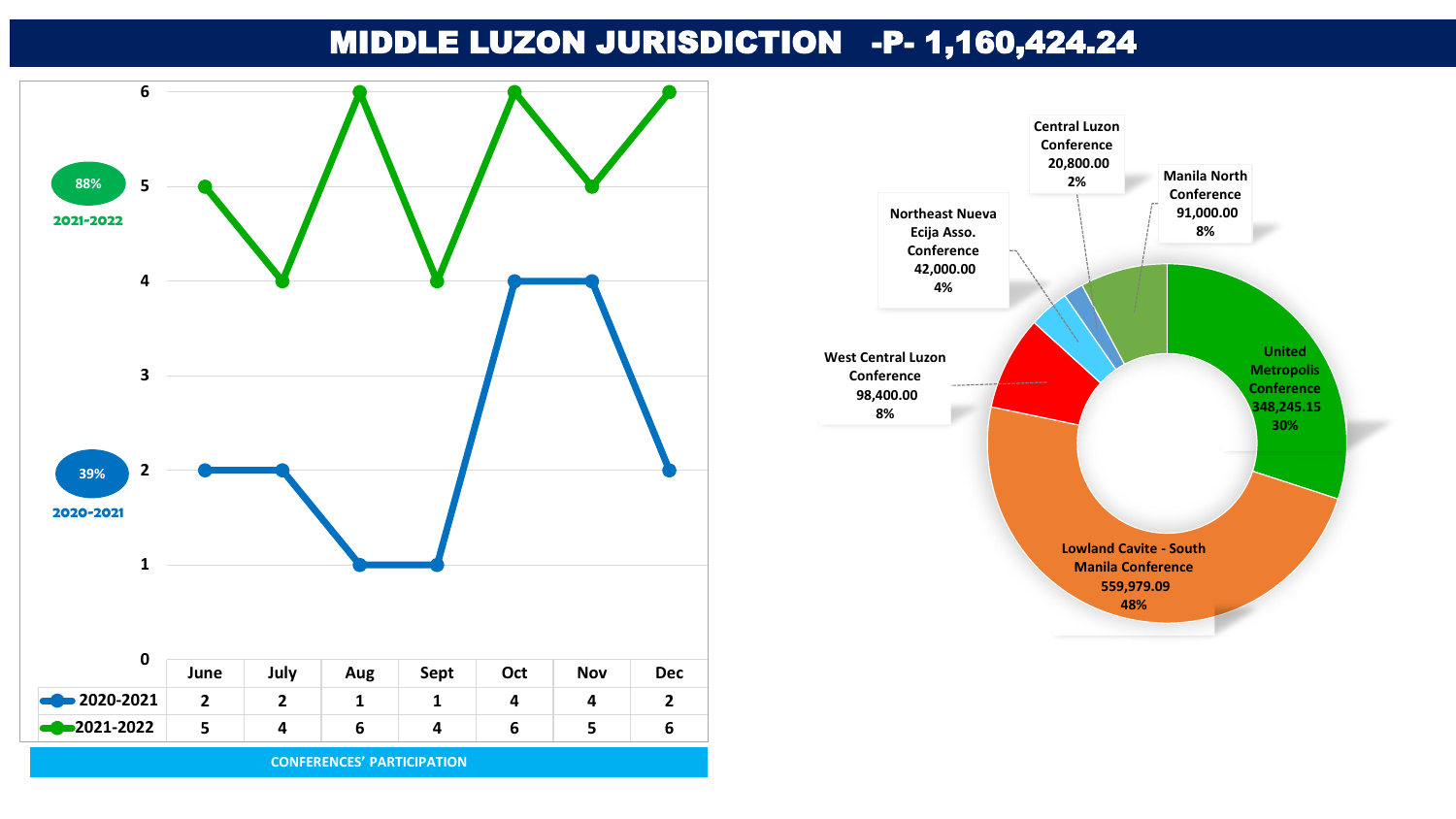# SOUTH LUZON JURISDICTION -P- 1,876,958.87



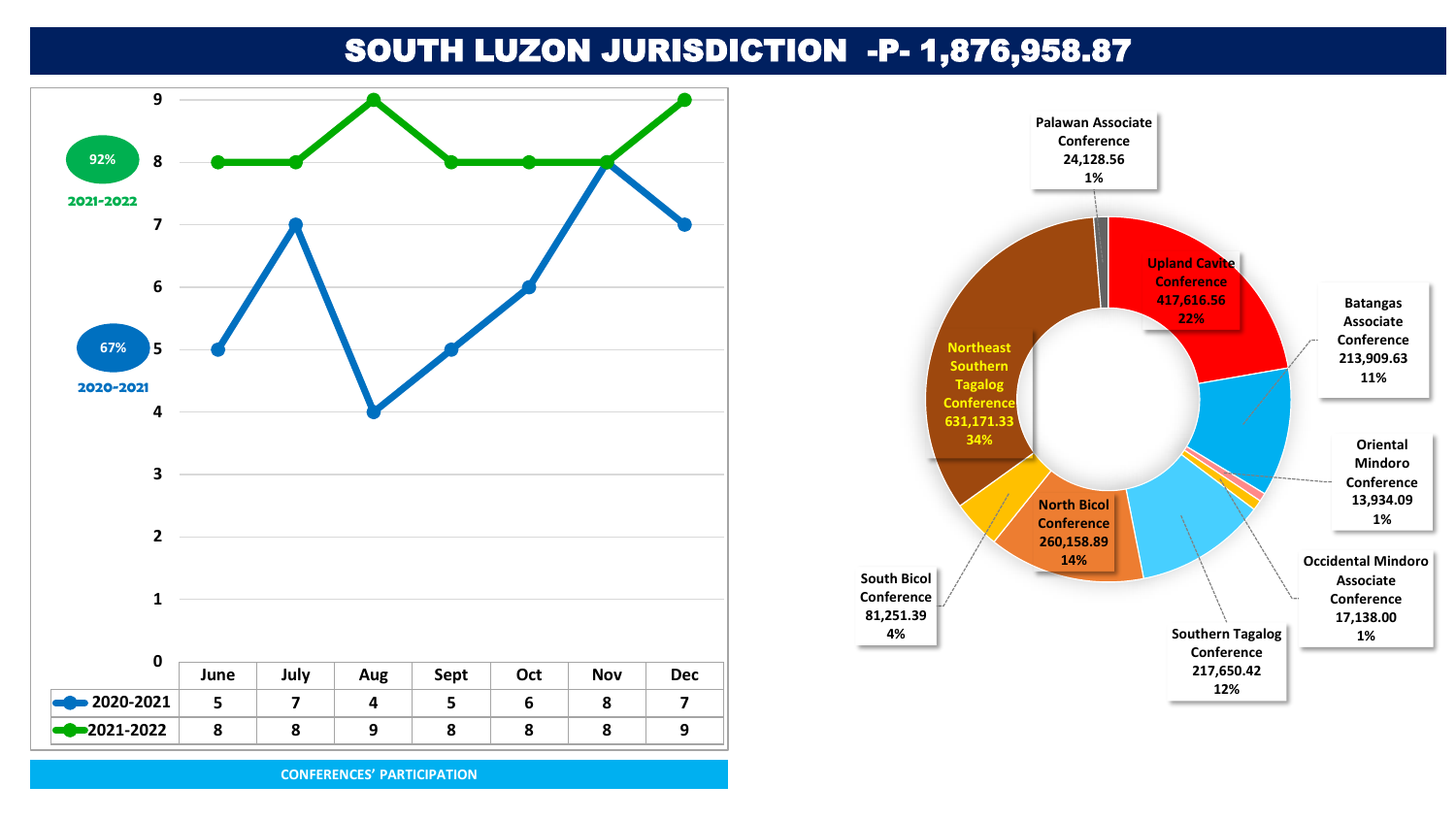## WEST VISAYAS JURISDICTION -P- 636,254.20



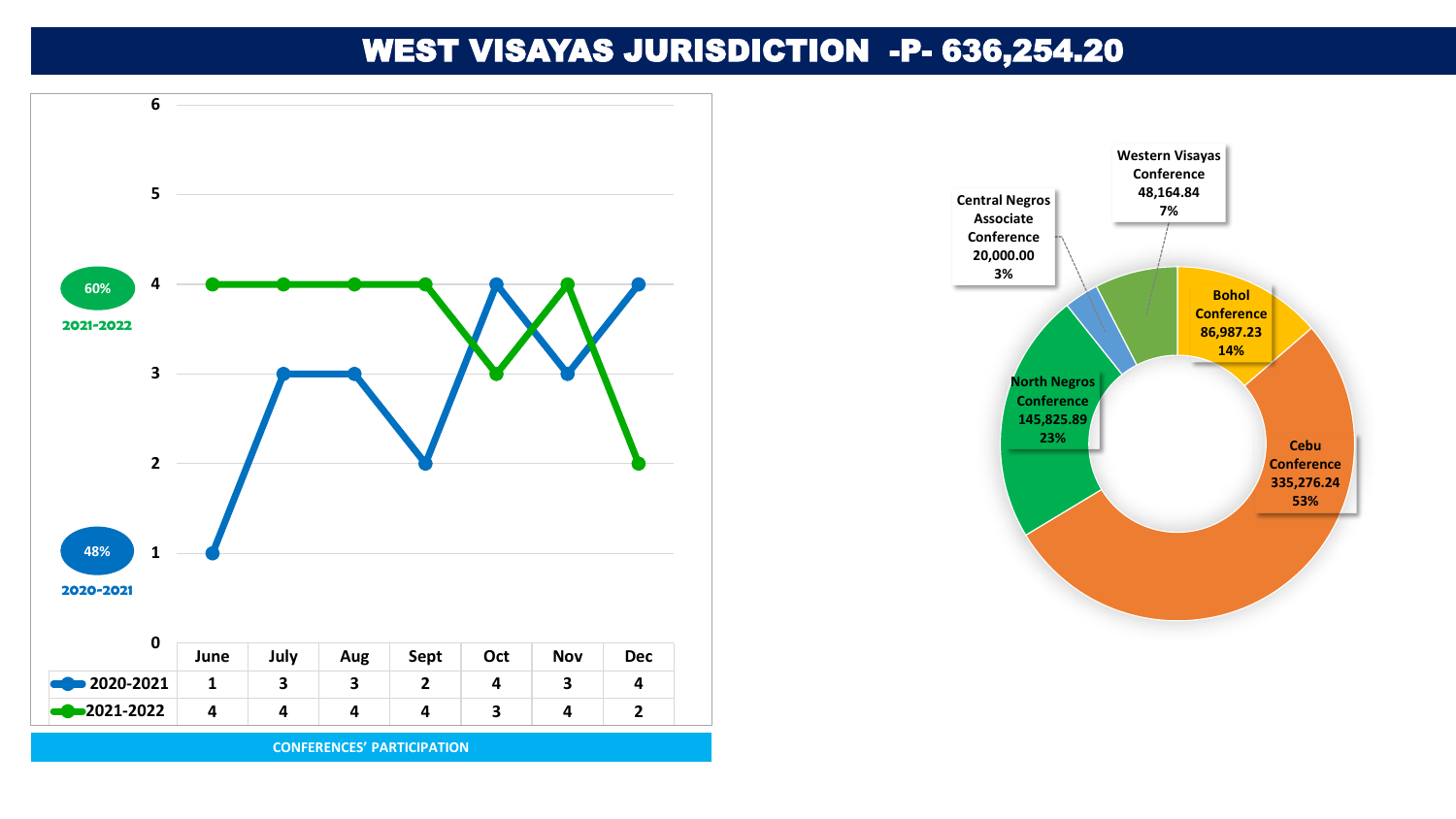# EAST VISAYAS JURISDICTION -P- 419,242.53



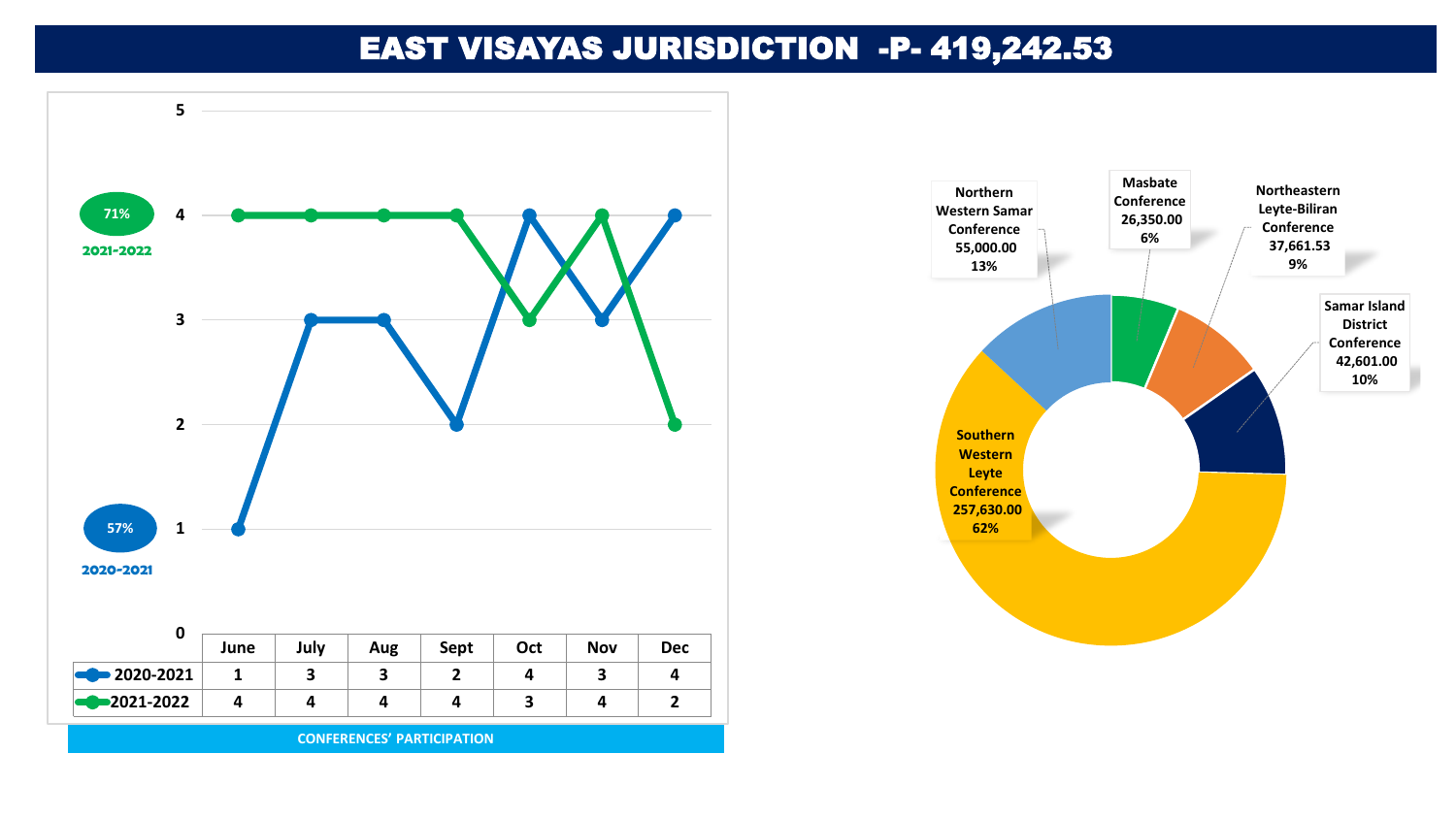## SOUTHEAST MINDANAO JURISDICTION –P- 1,967,562.44



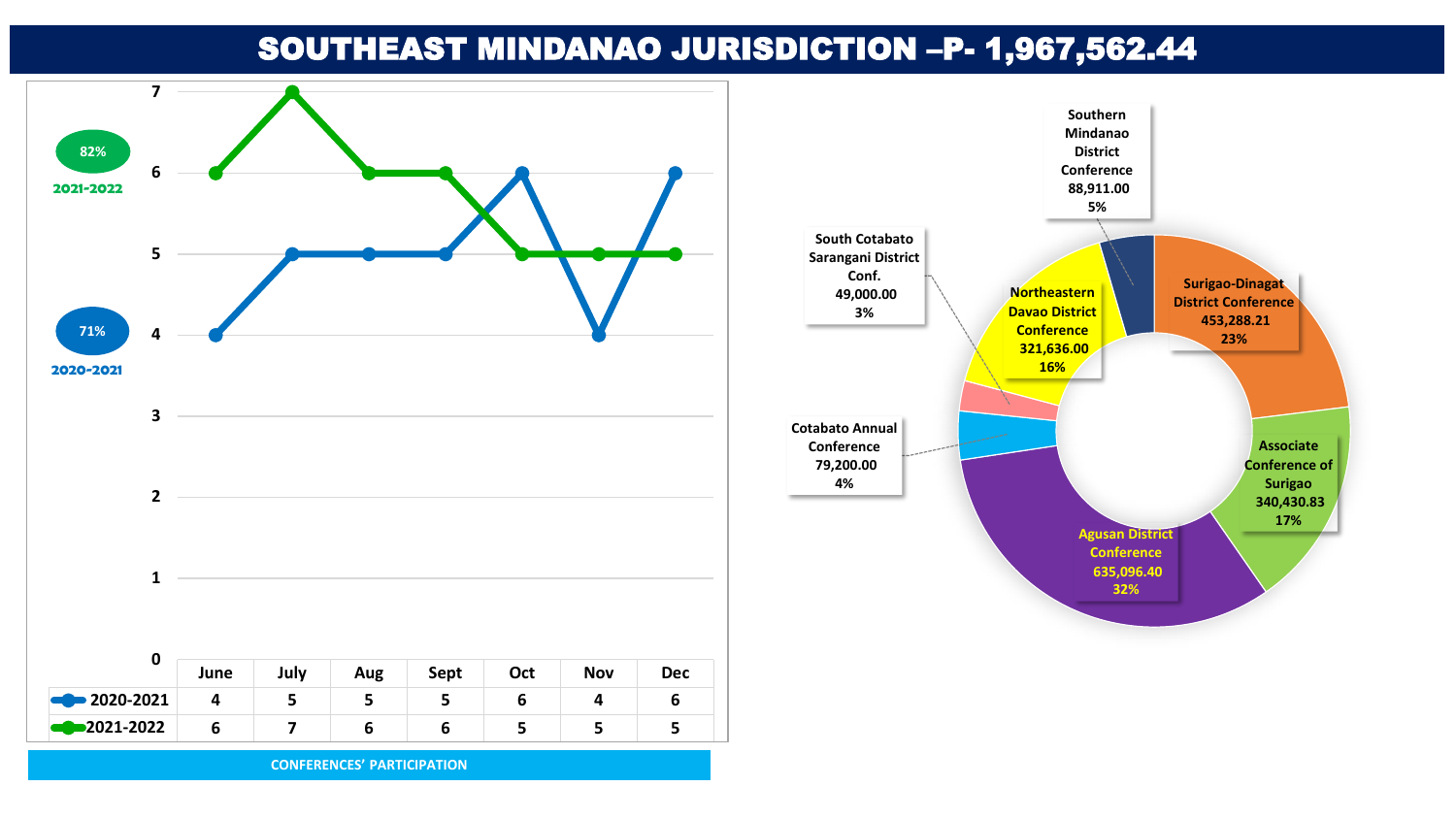# NORTHWEST MINDANAO JURISDICTION –P- 1,431,315.19



| υ                                 | June | July | Aug | Sept | Oct | <b>Nov</b> | <b>Dec</b> |  |  |  |
|-----------------------------------|------|------|-----|------|-----|------------|------------|--|--|--|
| ■ 2020-2021                       |      |      | З   | 4    |     | o          |            |  |  |  |
| 2021-2022                         |      | b    |     | b    |     | o          |            |  |  |  |
| <b>CONFERENCES' PARTICIPATION</b> |      |      |     |      |     |            |            |  |  |  |

**Lanao District Conference 64,443.00 5% Central Mindanao Annual Conference 131,660.15 9% Bukidnon Area Conference 128,557.29 9% District Conf. of Northern Mindanao 577,501.00 40% Western Mindanao Conference 309,614.75 22% District Conf. of Southern Zamboanga 74,000.00 5% District Conf. of Northern Zamboanga 145,539.00 10%**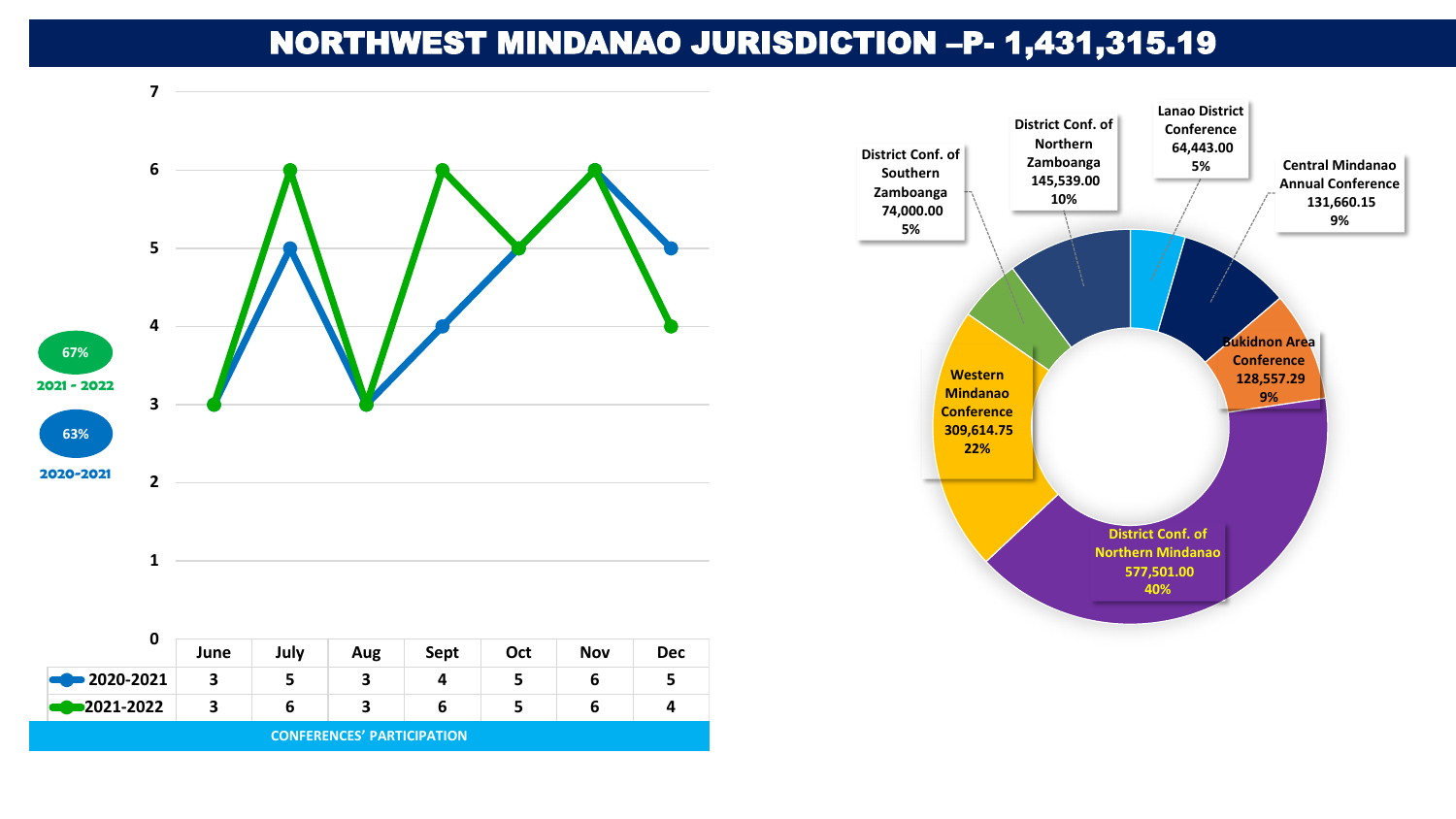## COMPARATIVE PARTICIPATION OF THE CONFERENCES

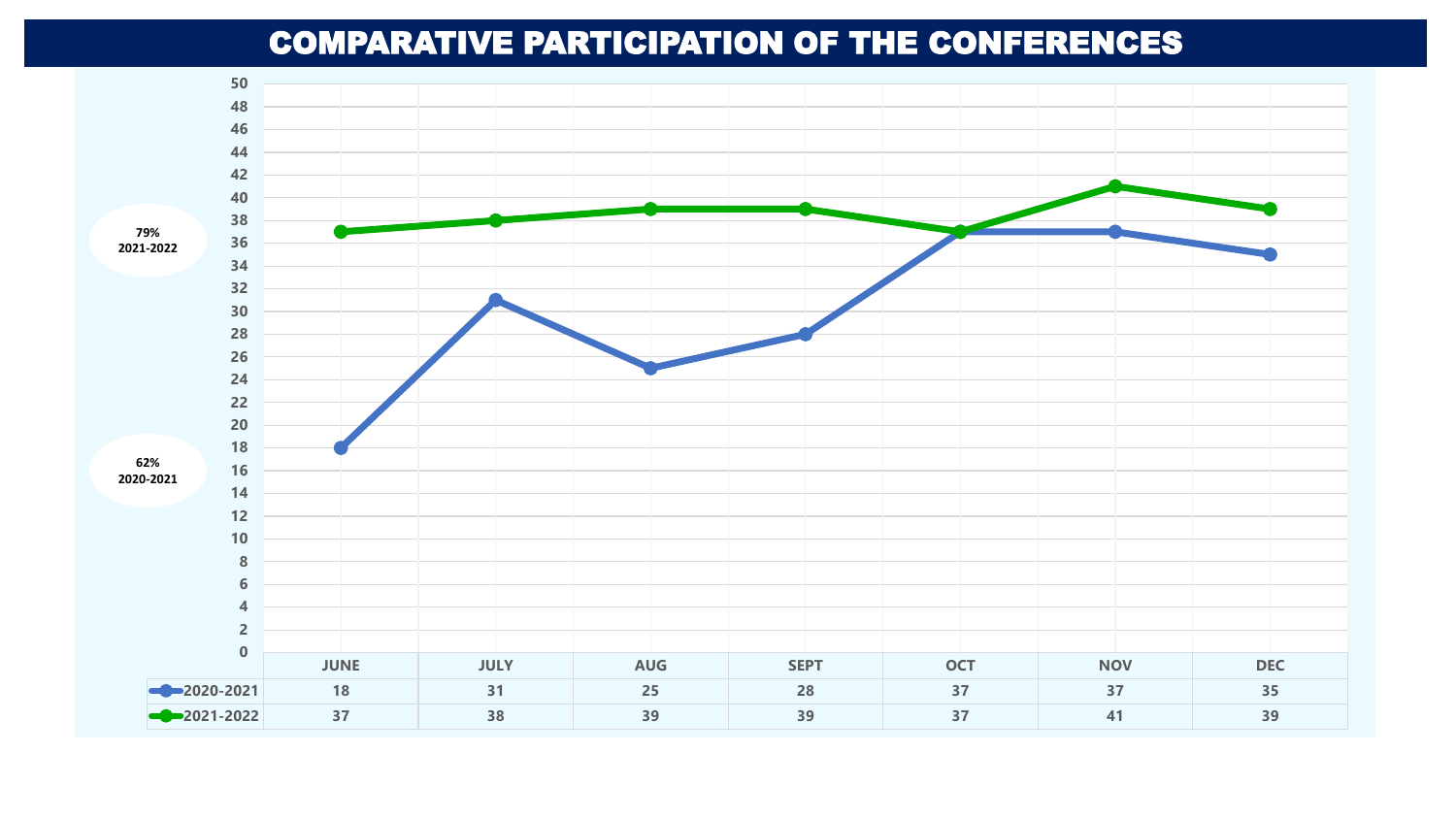## MONTHLY GIVING

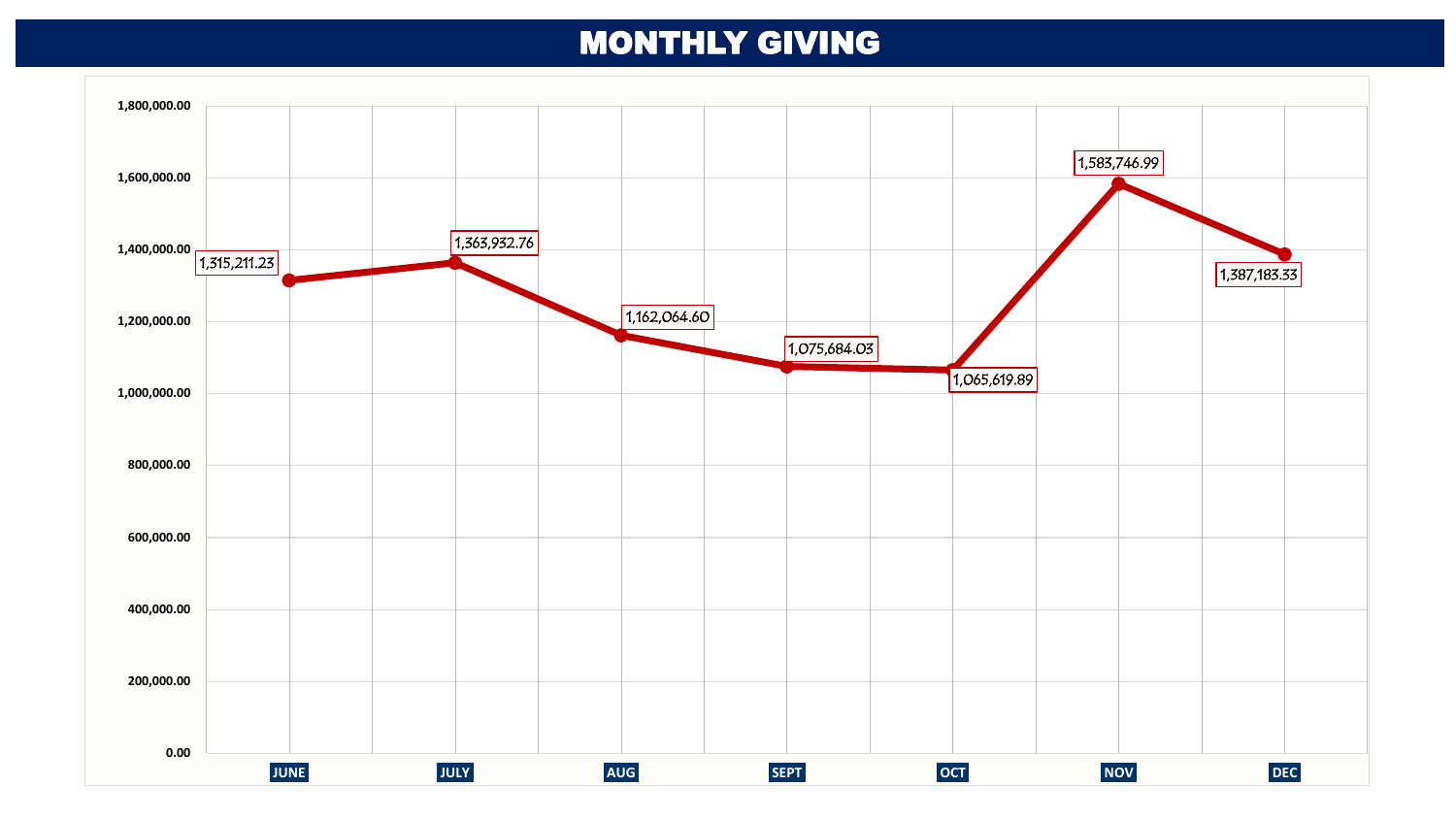## RUNNING TOTAL

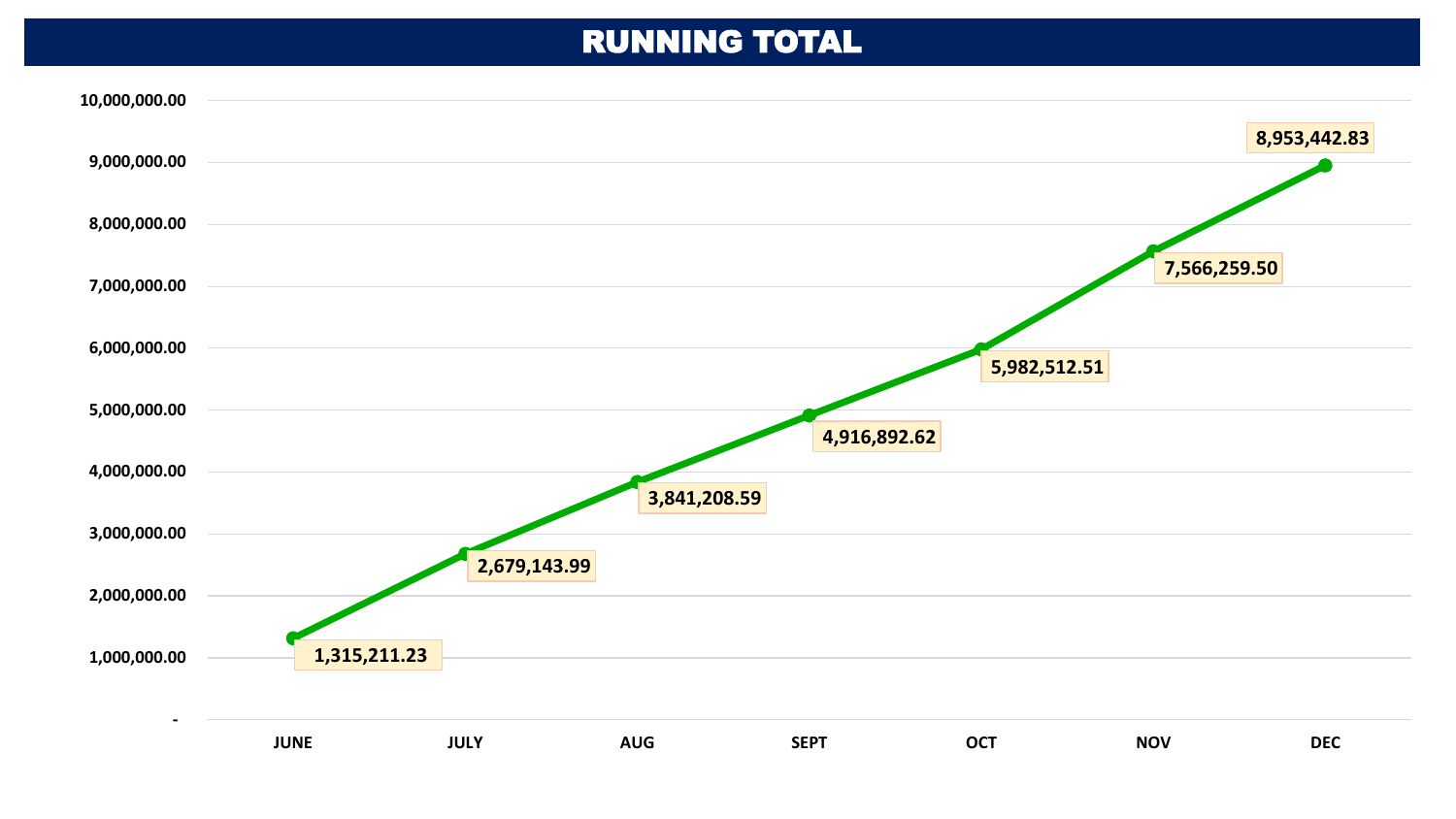# TOTAL GIVINGS -P- 8,953,442.83

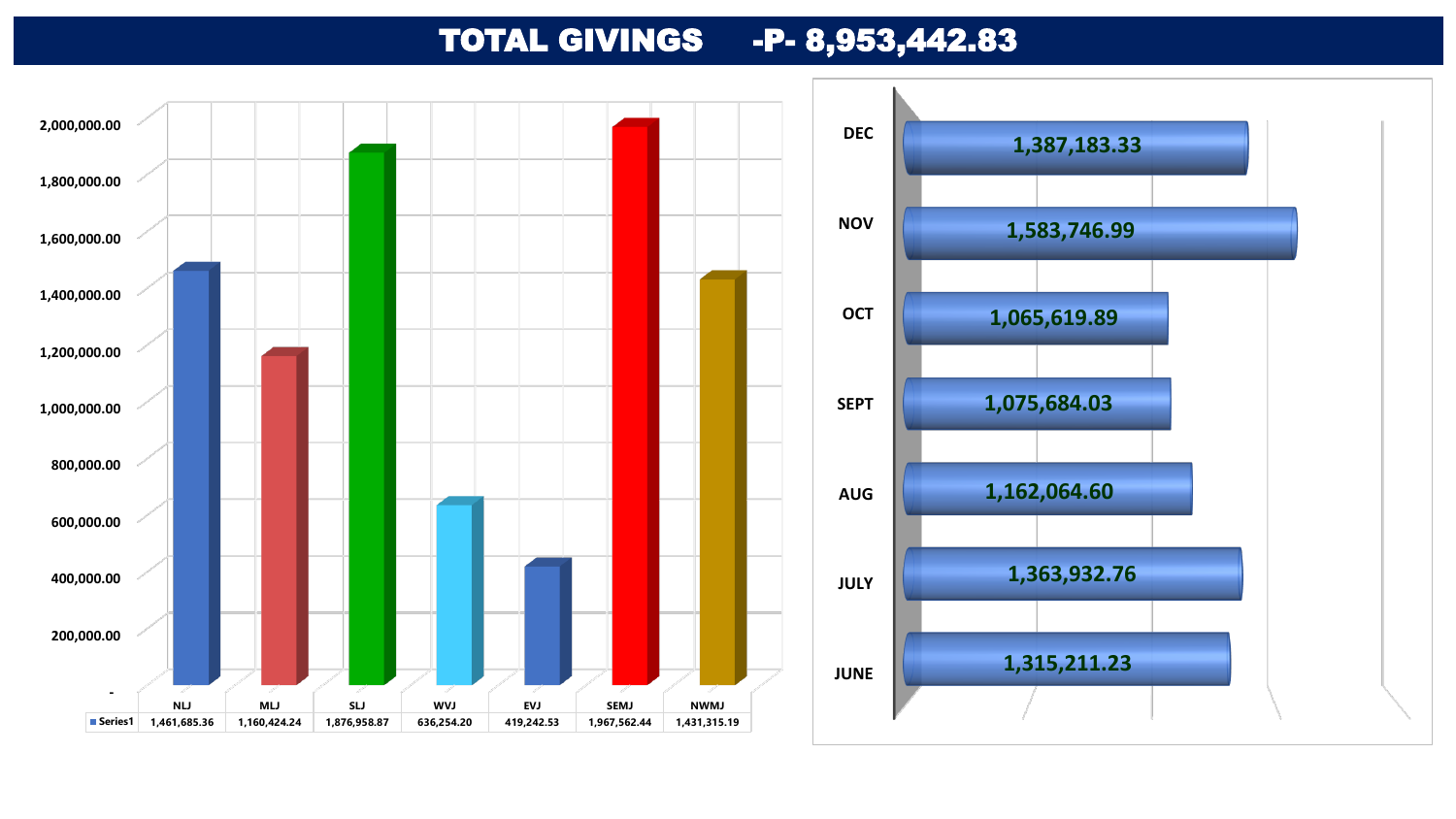# TARGET VS. ACTUAL

| 18,000,000.00 |               |     | 18,000,000.00 |                                |              |     |
|---------------|---------------|-----|---------------|--------------------------------|--------------|-----|
|               |               |     | 17,000,000.00 |                                |              |     |
| 17,000,000.00 | <b>TARGET</b> |     | 16,000,000.00 |                                |              |     |
| 16,000,000.00 | 16,000,000.00 |     | 15,000,000.00 |                                |              |     |
| 15,000,000.00 |               |     | 14,000,000.00 |                                |              |     |
| 14,000,000.00 |               |     | 13,000,000.00 |                                |              |     |
| 13,000,000.00 |               |     |               |                                |              |     |
| 12,000,000.00 |               |     | 12,000,000.00 |                                |              |     |
| 11,000,000.00 |               |     | 11,000,000.00 |                                |              |     |
| 10,000,000.00 | 56%           |     | 10,000,000.00 |                                |              |     |
| 9,000,000.00  |               |     | 9,000,000.00  |                                |              |     |
| 8,000,000.00  | 8,953,442.83  | 18% | 8,000,000.00  | <b>TARGET</b><br><b>ACTUAL</b> | 8,000,000.00 |     |
| 7,000,000.00  | <b>ACTUAL</b> |     | 7,000,000.00  |                                |              | 91% |
| 6,000,000.00  |               |     | 6,000,000.00  |                                | 7,298,975.45 |     |
|               |               |     | 5,000,000.00  |                                |              |     |
| 5,000,000.00  |               |     | 4,000,000.00  |                                |              |     |
| 4,000,000.00  |               |     |               |                                |              |     |
| 3,000,000.00  |               |     | 3,000,000.00  |                                |              |     |
| 2,000,000.00  |               |     | 2,000,000.00  |                                |              |     |
| 1,000,000.00  |               |     | 1,000,000.00  |                                |              |     |
| 0.00          |               |     | 0.00          |                                |              |     |

#### 2020 -2021 2021-2022